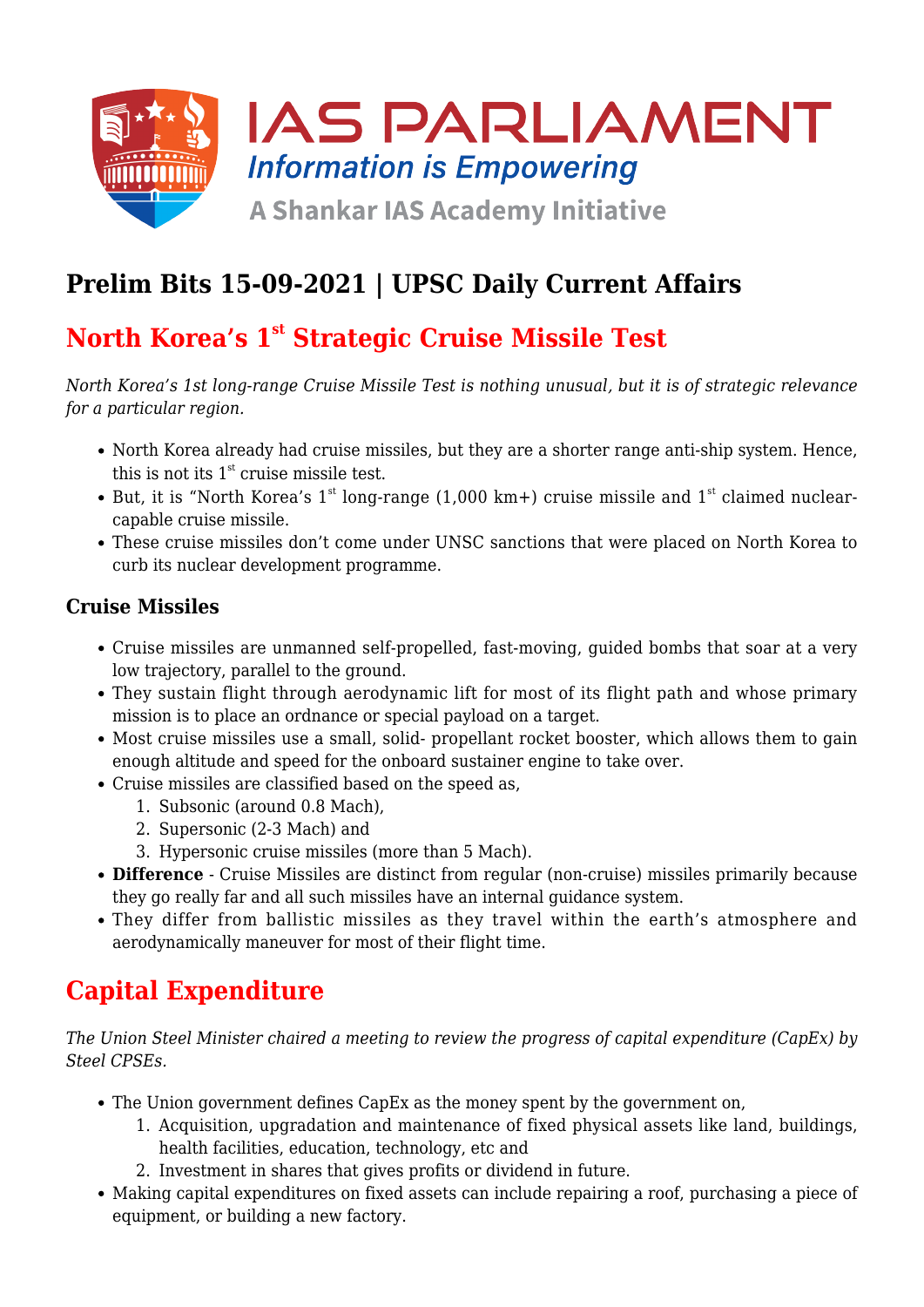As repayment of loan reduces liability, it is also capital expenditure.

| Capital Expenditure                                                                                             | <b>Revenue Expenditure</b>                                                                                                                                    |
|-----------------------------------------------------------------------------------------------------------------|---------------------------------------------------------------------------------------------------------------------------------------------------------------|
| government for the development of fixed<br>lassets.                                                             | Capital expenditure is the expenditure by the Revenue Expenditure is the expenditure by the<br>government which does not impact its assets or<br>liabilities. |
| Along with the creation of assets, it also<br>includes repayment of loan.                                       | It includes salaries, interest payments, pension,<br>and administrative expenses.                                                                             |
| If an item has a useful life of more than one<br>year, it is be capitalized (i.e., can be<br>considered CapEx). | If an item has a useful life of less than one year,<br>it shouldn't be capitalized (i.e., cannot be<br>considered CapEx).                                     |
| Capital expenditure is a payment for goods or<br>services recorded - or capitalized - on the<br>balance sheet.  | Revenue Expenditure must be expensed on the<br>income statement instead on the balance sheet.                                                                 |

#### **Supreme Court's Ruling on Insolvency Resolution Plan**

*The Supreme Court has ruled that an Insolvency Resolution Plan of the companies, once approved by the Committee of Creditors (CoC), cannot be modified or withdrawn.*

The SC has also categorically said that the only process of withdrawal from IBC is by following the procedure detailed in Section 12A.

Section 12A says that the corporate debtor must get approval of more than 90% of creditors to take the company out of the resolution plan.

- Also, National Company Law Appellate Tribunal (NCLAT) said that the National Company Law Tribunal (NCLT) does not have the jurisdiction to permit withdrawal after the plan had been approved by the CoC.
- Further, NCLAT also said that the financial wisdom of the CoC was final.
- It further held that since Section 32A of [Insolvency and Bankruptcy Code](https://www.iasparliament.com/current-affairs/upsc-daily-current-affairs-prelim-bits-22-05-2021) (IBC) grants full immunity to the resolution applicant from any offences of the corporate debtor, the companies had no grounds to withdraw.

### **Groundswell Report**

*This report, released by the World Bank, has warned that the Climate change could push more than 200 million people to leave their homes by 2050 unless urgent action is taken.*

- Under the most pessimistic scenario, the report predicts more than 216 million people across 6 world regions could be on the move by 2050.
	- This will lead to "hotspots of internal climate migration" by 2030 that will continue to spread and intensify by 2050.
	- **Sub-Saharan Africa** has been identified as the most vulnerable region due to desertification, fragile coastlines and the population's dependence on agriculture.
- Under the most climate-friendly scenario, the world could still see 44 million people being forced to leave their homes.
- Globally, 3 out of 4 people that move stay within countries.
- **Suggestions** The report provides recommendations that can help slow the factors driving climate migration.